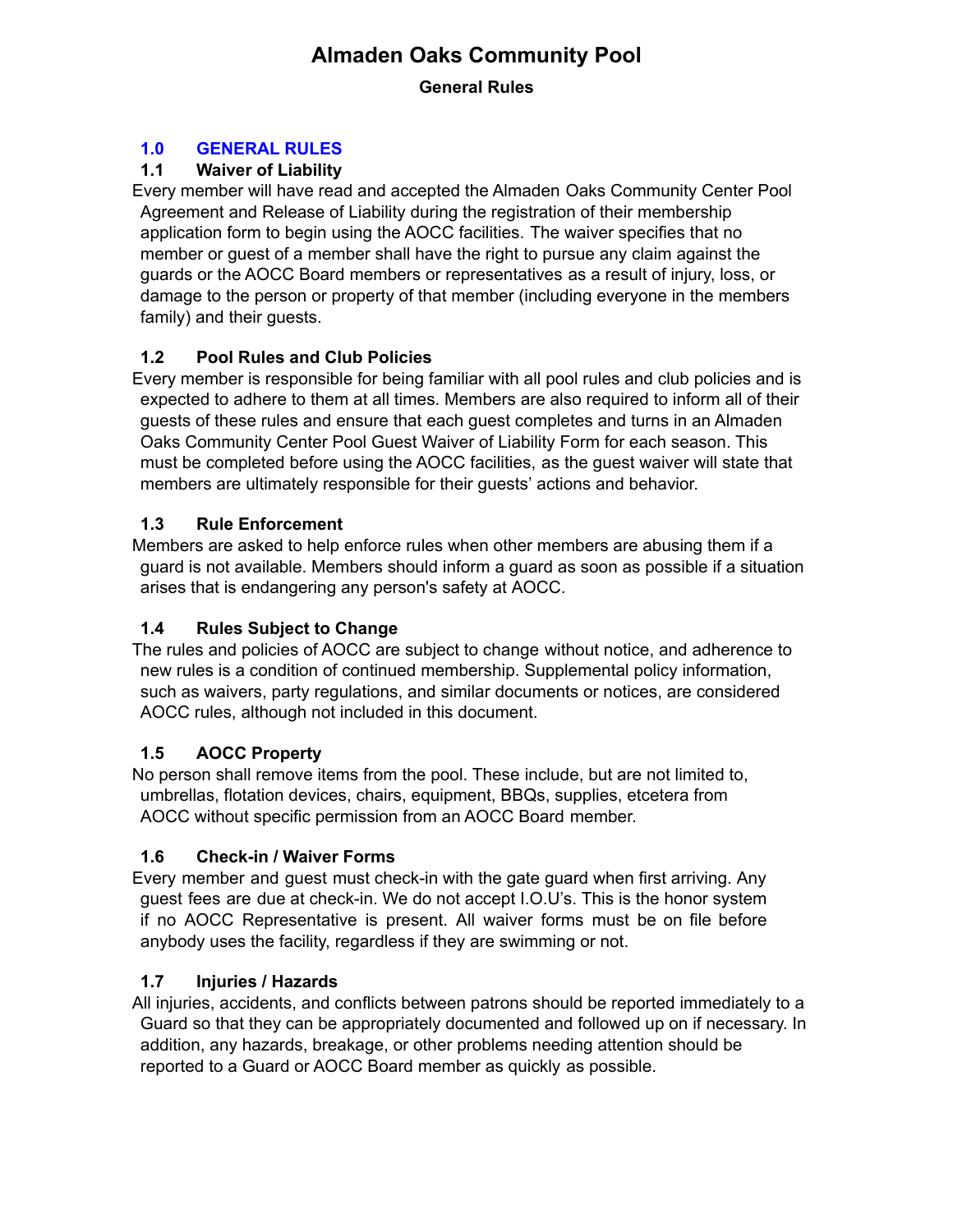### **1.8 Inappropriate Conduct**

Guards and AOCC Board members have the right to address any conduct that may be inappropriate, offensive, harmful, or obnoxious to others in and around the facility. Repeated or significant offensives will be reported to the AOCC Board for follow-up with the offending members.

### **1.9 Non-transferable Memberships**

Membership cannot be sold, transferred, or reassigned.

### **1.10 Non-refundable fees**

No refunds of membership fees will be granted.

### **1.11 Legal Agreement**

If any term of this agreement is held by a court of competent jurisdiction to be void or unenforceable, the remainder of the conditions herein shall remain in full force and effect.

#### **1.12 California Law**

This agreement shall be governed by and construed by the laws of the State of California.

### **2.0 MEMBERSHIP STATUS**

#### **2.1 Membership Requirement**

All members in good standing have paid their dues, satisfied their required work hours within the acceptable time frame, or have paid the opt-out work hours fee and are not on suspension for behavior infractions. If a member does not satisfy their work hours, a \$75 fine is required to be paid to renew their membership.

### **2.2 Financial and Other Reparations**

Members are responsible for paying any damage or financial costs the AOCC incurs as a result of the actions or negligence of anyone in the member family or a guest of that family.

#### **2.3 Member Suspension**

A member's status may be suspended if their actions are deemed to be contrary to the best interests of AOCC. During the suspension, the member loses membership rights and is not entitled to any refund of dues paid.

#### **2.4 Membership Revocation**

Membership privilege may be revoked by the AOCC Board if there is sufficient evidence that the rules have been abused. All membership fees and dues will be forfeited.

### **3.0 FACILITY RULES**

### **3.1 Facility Entry and Exit**

Ingress and egress to the AOCC premises by members and their guests shall only be through the parking lot gate.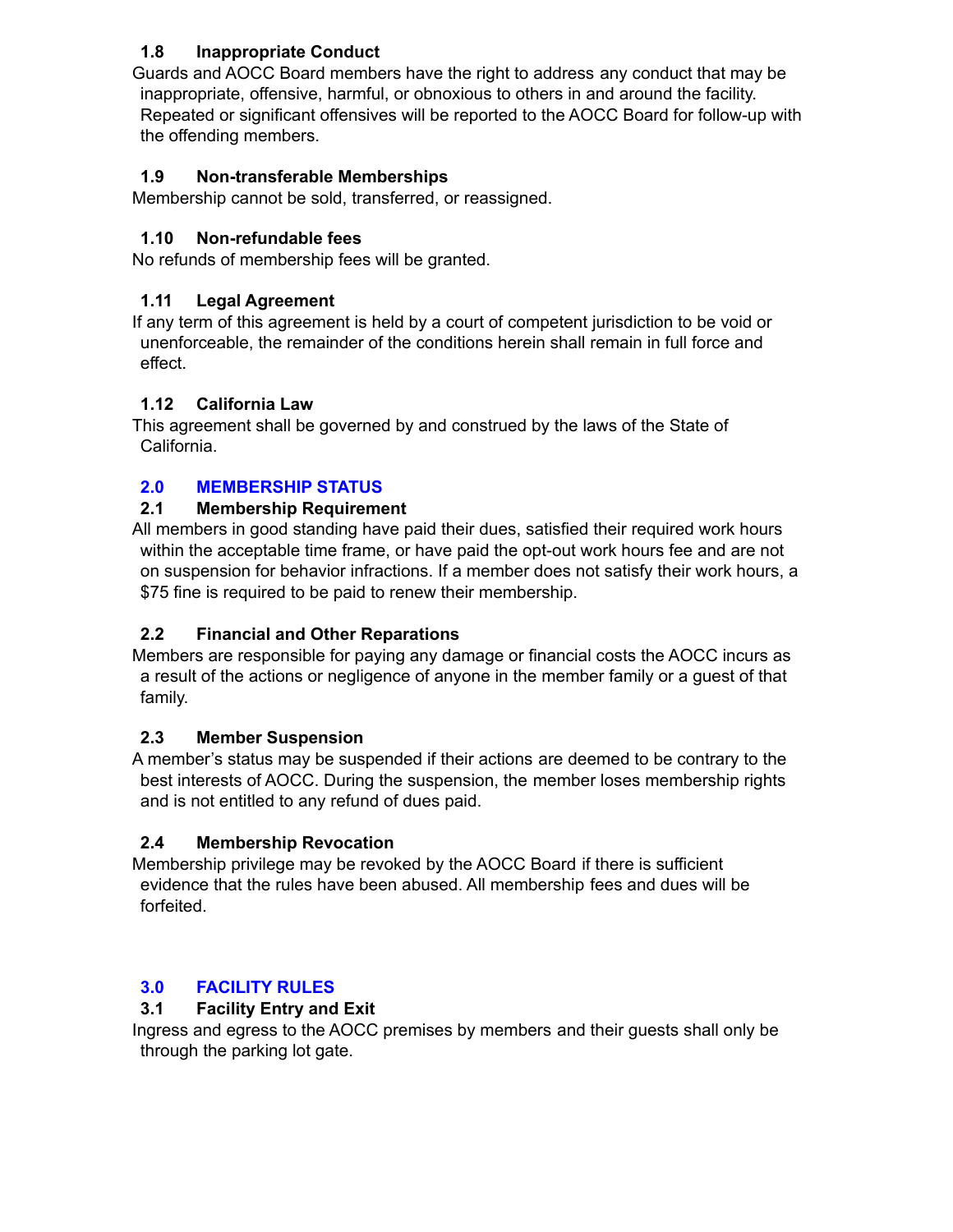### **3.2 Digital Identification**

At check-in you will be asked to verify your identity. Verification could be the last 4-digits of your primary phone, a government Id or your picture to be placed on your account to link you to your Membership.

## **3.3 Child Member Rules**

Child members (13 or under) can only use the pool when accompanied by a designated adult supervisor, and a lifeguard is on duty. Lifeguards can determine that a person will be considered a non-swimmer if they fail to demonstrate specific required basic swimming skills. Non-swimmers are not allowed in any water depth over their shoulders unless accompanied into the deeper water by a qualified swimming adult supervisor, and only then with a guard's awareness.

## **3.4 Wading Pool Rules**

Only children 5 years old and under and non-swimming children can remain in the wading pool area, and in either case, an adult supervisor must be in the water as well.

## **3.5 Entry to Wading Pool**

The only acceptable way to enter the wading area is walking down the steps or coming in from the pool. No jumping, sliding, or diving allowed.

## **3.6 Safety Hazard: Lack of Understanding**

Anyone too young or incapable of understanding the rules may be removed from the water until an adult supervisor can accompany them back into the water safely to control the child's unsafe or distracting behavior.

## **3.7 Safety Hazard: Unsafe Behavior**

Guards reserve the right to limit members or guests to specific areas of the pool if their swimming ability would present a danger to themselves and/or others. Guards reserve the right to remove anyone from the water if they believe that person

constitutes a severe safety hazard to themselves or others.

## **3.8 Safety Hazard: Rule Abuse**

Guards reserve the right to remove anyone from the water if they believe that person is repeatedly abusing the rules or is annoying other members and refuses to improve their behavior.

## **3.9 Behavior With Lifeguards**

Guards must be free from distractions to do their primary job, which is to prevent injuries and save lives. They are to be obeyed quickly and without contention while they are on duty. Anyone who wishes to ask an involved question, or have a conversation with a guard or lesson instructor, must do so when the guard is not on duty. Any appeals, challenges, or complaints regarding a guard should first be directed to an AOCC Board member if necessary, but not to the guard.

## **3.10 Unaccompanied Children Under 14**

Children under 14 can not be at the pool without adult member supervision.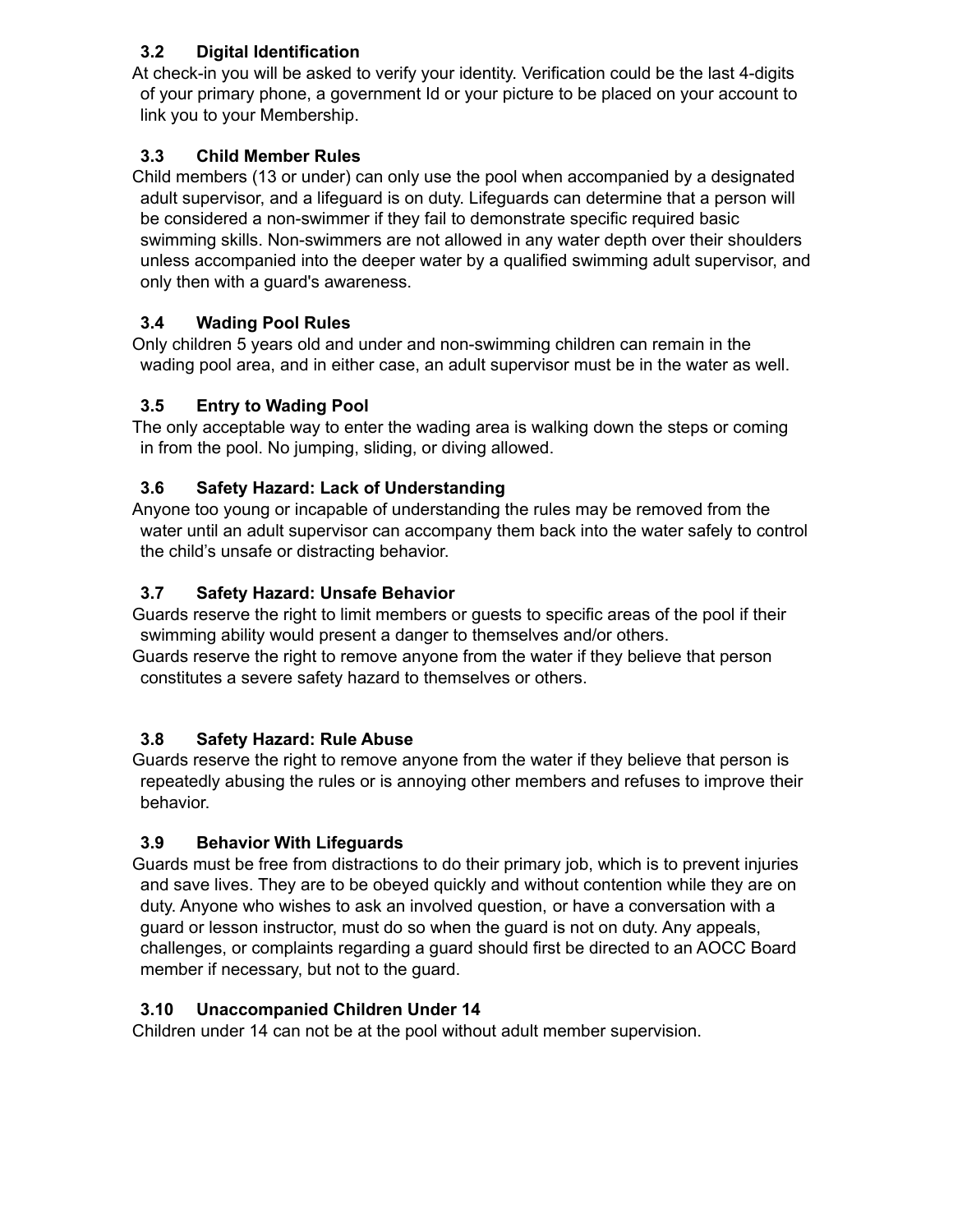## **3.11 Pool Capacity**

The pool maximum capacity according to state law is 54 people. The wading pool area can have a maximum of 8 children. However, at the discretion of any guard or AOCC Board member, the maximum pool occupancy may be restricted to 45 people or less, depending on the situation. If there are too many people in the pool, the problem will be solved by dividing the boys into one swim group and the girls into another swim group, with the larger group going first.

## **3.12 Swim Hours**

Swimming is allowed only during general membership hours or pre-approved parties and swim lessons with guards on duty. The pool schedule is available online for your convenience.

## **3.13 Vacate Facility Conditions**

The facility should be vacated completely during an electrical storm, during severe weather conditions, after a large earthquake, or any other potentially dangerous situation.

## **3.14 AOCC Right to Close Pool**

The AOCC board reserves the right to close the pool during poor weather or if no members are in attendance.

### **3.15 Close Without Notice**

The AOCC board may be required to close the pool due to unforeseen circumstances such as; power failure, pool equipment failure, chemical hazard, lack of guard coverage, or any other technical difficulty, may cause the closure to the pool without notice.

### **3.16 Guard Shack**

No children are allowed in the guard shack.

### **3.17 Pool Furniture Usage**

Lounge chairs are first-come, first-serve. Chairs and tables are not to be used as footstools, towel racks, etc. All chairs are to be returned to the deck and stacked when no longer in use. Please treat AOCC furniture and facilities carefully and with respect.

### **3.18 BBQ and Picnic Area Usage**

Barbecues and tables throughout AOCC are on a first-come, first-serve basis. Please do not linger at tables if it is obvious that other members are hoping to use them. Occasionally AOCC guards will reserve tables and or Barbecues for parties, so please respect the "Reserved" signs placed on them. Barbecues can only be used with an adult supervisor present. Please ask Guards for the key to turn the gas on if you're using the gas Barbecues, and return the key once you've turned the gas timer on.

### **3.19 Bathroom Usage**

Bathroom misuse is a major concern and a potential financial problem at AOCC. Game playing, vandalism, plugging the toilets, excessive use of supplies and showers will not be tolerated. Please refer to 1.8 for action taken against members.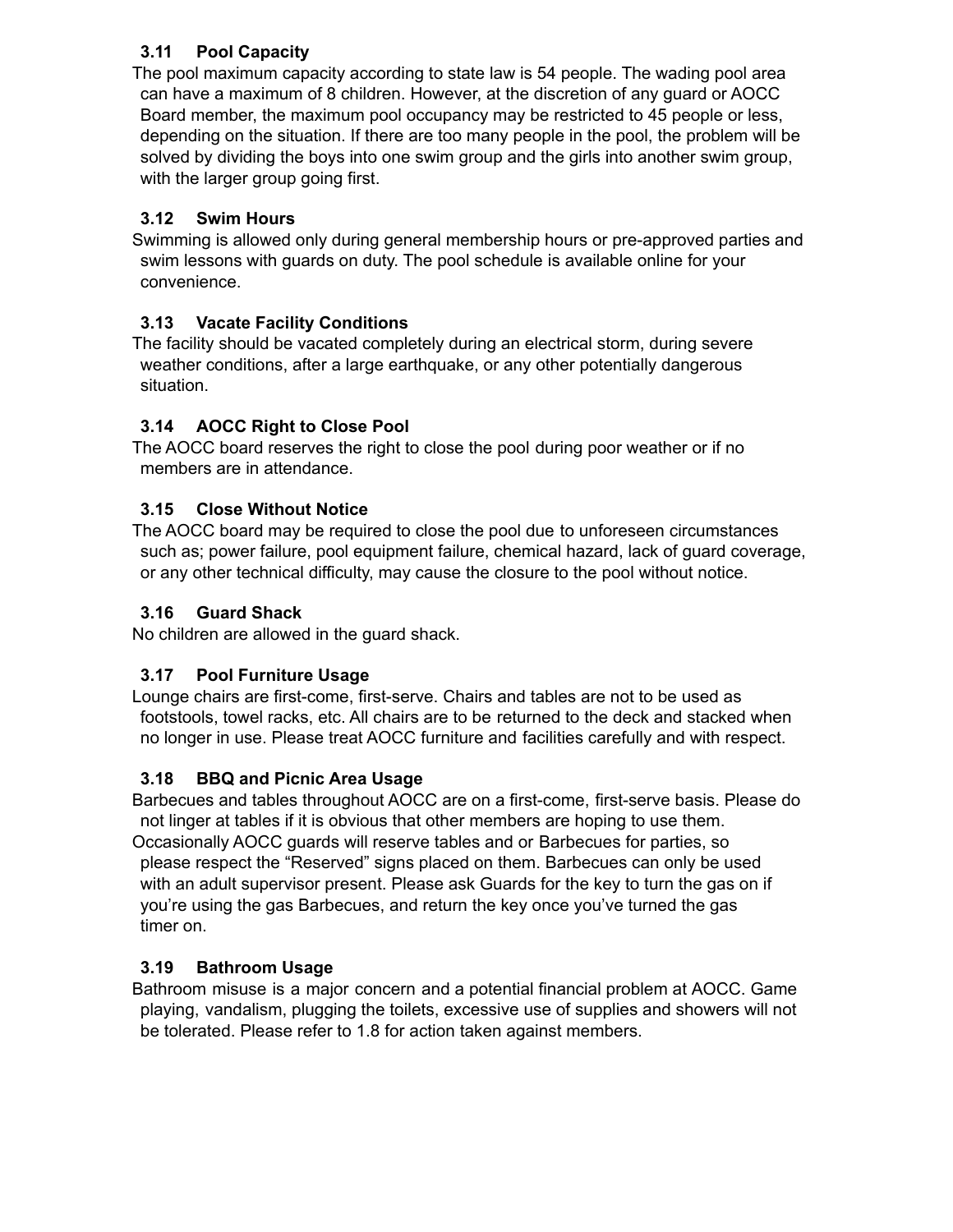#### **4.0 HEALTH AND SAFETY POOL RULES**

#### **4.1 Pool Water Cleanliness**

Everyone is encouraged to shower before entering the pool for the first time. If entering from the grassy area, please wash off your feet before re-entering the pool.

#### **4.2 Long Hair**

Hair longer than shoulder length MUST be securely tied back with a soft hair holder.

#### **4.3 Diaper Regulations**

Young children not yet fully toilet trained must use reusable swim diapers while in the pool. Disposable swim diapers are not allowed. Diapers must be checked each time the child enters the pool and each time after the child leaves the pool. Here's an example of a Reusable swim diaper: My Pool Pal Reusable Swim Diaper, found at [Amazon.com.](http://www.amazon.com/Reusable-Diaper-Cover-Printed-Months/dp/B00820J9ZW/ref%3Dsr_1_8?ie=UTF8&qid=1371144672&sr=8-8&keywords=rubber%2Bswim%2Bpants%2Bfor%2Bbaby)

#### **4.4 No Smoking and use of Alcohol**

No smoking is allowed on AOCC property, including the parking lot. Alcohol is permitted only on the grass or picnic area. Nobody under the influence of alcohol or drugs will be allowed in the pool or on the deck.

#### **4.5 Intoxication and Illegal Behavior**

Intoxication, illegal behavior, or profanity is not allowed. This behavior will not be tolerated anywhere within the AOCC facility. Anyone found to violate this rule will be immediately asked to leave the premises. Please refer to 1.8 for action taken against members.

#### **4.6 No Animals**

No animals, except licensed service animals, are allowed on AOCC property.

#### **4.7 Toys in Pool**

No plastic or rubber rafts, toy squirt guns etc., are allowed in the pool unless it is a special activity day announced in advance. Balls, diving rings, and diving sticks are allowed with the lifeguards' permission when attendance is low.

#### **4.8 Bicycles, Skateboards, etc.**

Bicycles are to be parked in the parking lot in the designated bicycle stand. Skateboards and roller-skates/blades are not allowed on the pool deck.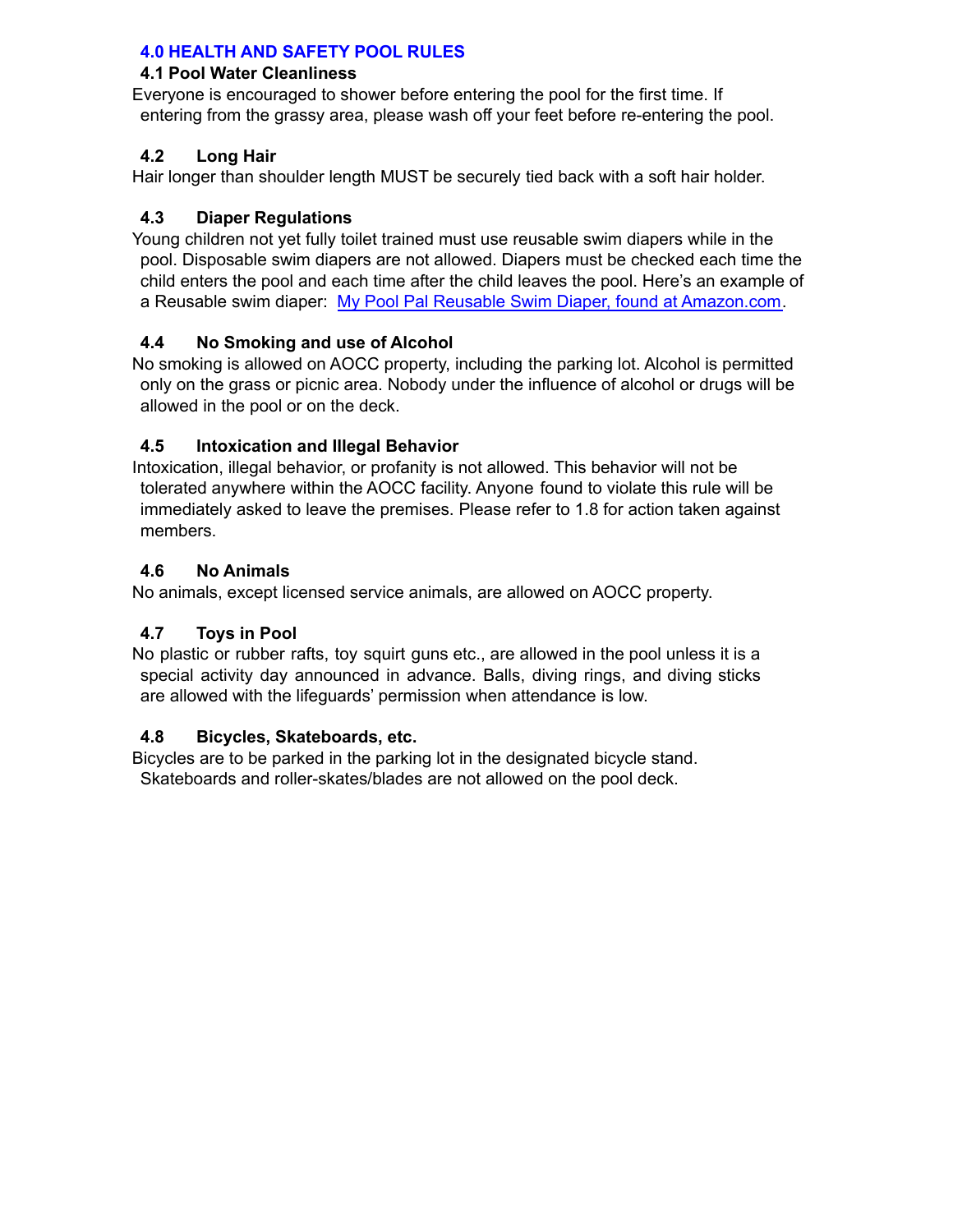### **4.9 Germ and Disease Control**

People with open wounds, sores, or rashes are not allowed in the pool. People who have had diarrhea in the past 2 weeks should not enter the pool. People with an airborne contagious or infectious disease are not allowed at the AOCC facility at all. Blowing noses, urinating, or defecating in the pool are obviously serious infractions of the rules, and the member may be asked to leave the facility.

### **4.10 Food, Drinks, Containers**

No food, drinks, or gum are allowed in the pool. Absolutely no glass containers are permitted on the deck. Any glass breakage or sharp object found elsewhere within the AOCC grounds should be reported immediately. Any unattended sharp or dangerous objects lying in the pool grass area will be confiscated.

#### **4.11 Proper Pool Attire**

Everyone entering the pool must be in a swimsuit. No tee-shirts or bodysuits allowed. Any changing into and out of bathing suits must occur at home or in the changing rooms provided in the bathroom facilities, regardless of age.

#### **4.12 Floatation Devices**

The AOCC does not recommend personal floatation devices for non-swimmers as they are not capable of saving lives. If an adult chooses to let their child use them, we restrict these non-swimmers to the wading area only.

#### **5.0 ACTIVITY RULES**

#### **5.1 Inappropriate Activities**

No riding, swinging, standing, pulling, or jumping is allowed on the safety ropes, lane lines, starting blocks, etc. No dunking or other water games that include physically interfering with another are allowed.

#### **5.2 Use of Ladders**

Ladders are for quick entry and exit only. Do not play on the ladders or jump off the ladders or the steps.

#### **5.3 No Diving**

There is no diving off the side of the pool except in the designated diving area. This area consists of the 4  $\frac{1}{2}$  foot and deeper section, indicated by a dark tile line at the base of the pool. The safe area to dive depends on age and height and is subject to change based on these factors. Diving is defined as the entrance into the pool other than feet first. If splashing or jumping irritates or endangers others, the member will be asked to stop.

#### **5.4 Use of Water Toys**

Snorkels, aqua joggers, fins, kickboards, pull buoys, etc., and can only be used at the guards' discretion.

### **5.5 Avoid Drain Clogging**

At no time should any swimmer bring into the pool anything that is small enough to enter the drain. For example, any balls under the size of a softball are too small.

#### **5.6 Adult Swim Rules**

Adult swim times are called by the Lifeguard (usually the last 15 minutes of every hour) at the guard's discretion. All persons 17 or under must clear the pool and be 10 feet away from the pool. Infants or toddlers 4 and under can be in the wading pool only if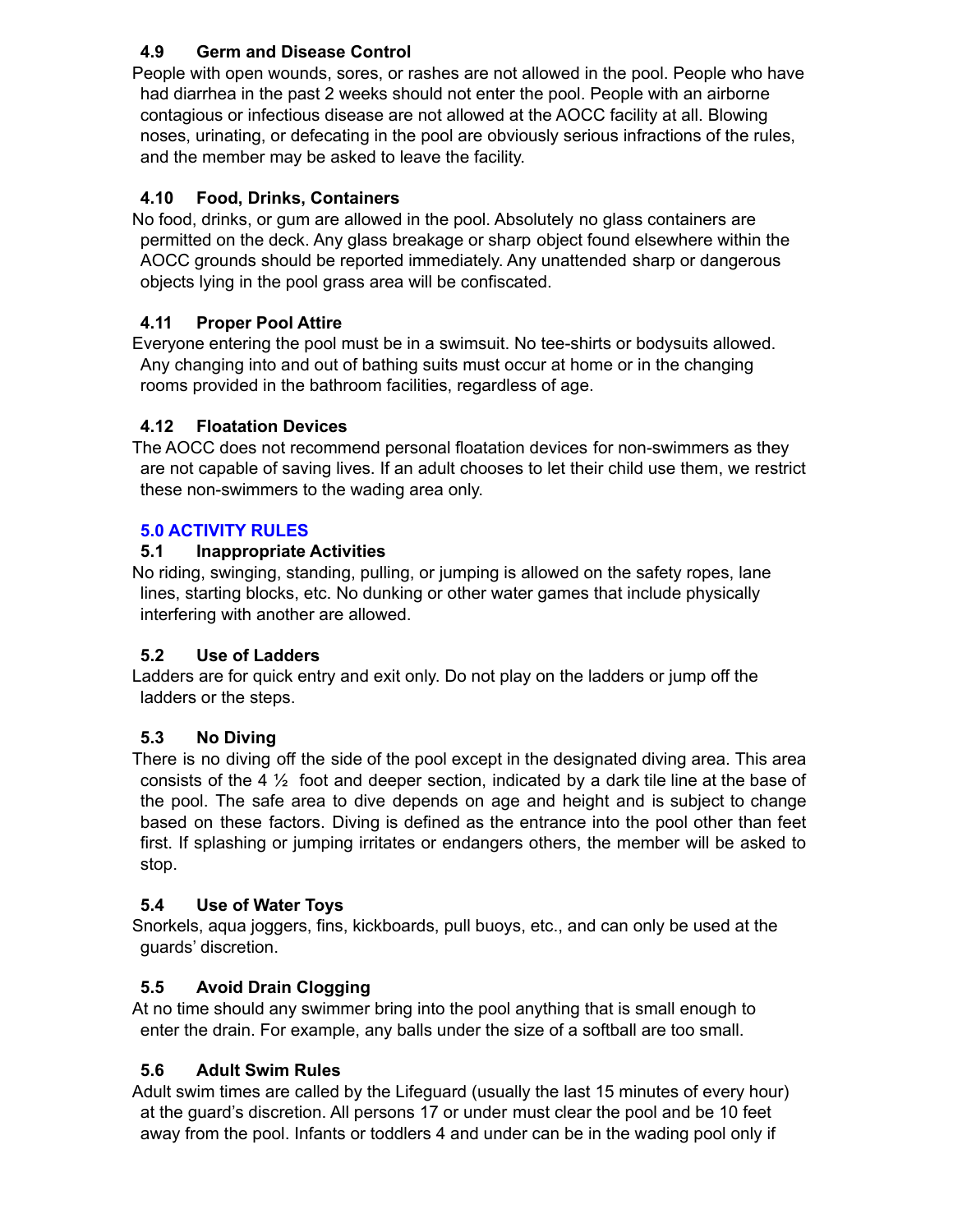accompanied by an adult who is in the wading pool as a swimmer. Guards reserve the right to verify the age and ability of all swimmers during this period where an employee is not observing the pool.